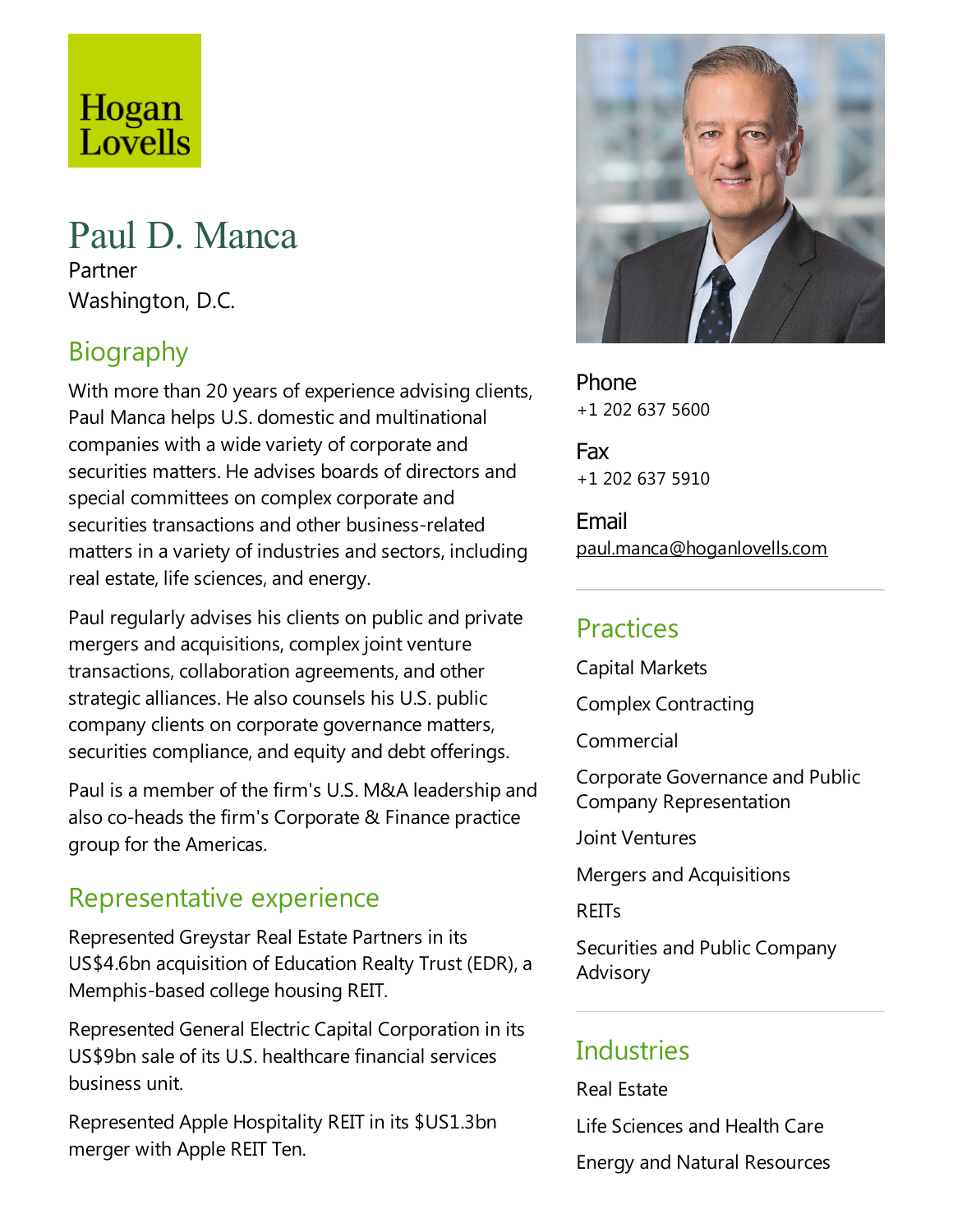Represented Dupont Fabros Technology in its US\$7.6bn merger with Digital Realty.

Represented GE Capital on its sale of Trade Payables Services (TPS), a leading supply chain financing platform, to MUFG Union Bank, N.A., a subsidiary of MUFG Americas Holdings Corporation.

Represented GE Capital on the sale of a US\$1.5bn portfolio of healthcare equipment loans and leases from its Healthcare Equipment Finance business to TIAA Bank.

Represented GE Healthcare in its acquisition of Thermo Fisher's cell culture, gene modulation, and magnetic beads businesses for US\$1bn.

Represented Nextera Energy, Inc. on its US\$1.5bn sale of its FiberNet business to Crown Castle.

Represented Playa Hotels and Resorts in its US\$1.75bn combination with Pace Holdings, a special-purpose acquisition company sponsored by an affiliate of TPG.

Represented General Electric Capital Corporation in the US\$1.4bn sale of its U.S. restaurant franchise finance business several regional banks.

Represented Colonial Properties Trust in its US\$8.6bn merger with Mid-America Apartment Communities Inc.

Represented Kite Realty Group in its US\$2.1bn merger.

Represented NextEra Energy Resources, LLC in its US\$1.3bn sale of five gas-fired electric generation facilities.

Represented PAETEC Corp. in its US\$2.3bn merger with Windstream Corp.

Represented the Transaction Committee of the Board of Directors of Knology, Inc. in its US\$1.5bn acquisition by WOW! Internet, Cable & Phone.

Represented GE Healthcare Financial Services in its US\$1.4bn acquisition of six senior housing portfolios.

Represented Colonial Properties Trust in the formation and contribution of US\$1.3bn in office and retail properties into two newly formed JVs.

Financial Institutions Technology and Telecoms Diversified Industrials

## Areas of focus

Raising Equity Capital

Stock Exchange Listings and Regulatory Compliance

Corporate Group Structures

Company Formation

Disclosure and Reporting **Obligations** 

Capital Markets and Tax

Public Company Mergers and Acquisitions

Cross-border Mergers and **Acquisitions** 

Carve-outs, Spin-offs,and Split-offs

Special Committee and Independent Director Representations

Cell, Tissue, and Gene Therapies

## Education and admissions

#### Education

J.D., Georgetown University Law Center, cum laude, 1993

B.S., Santa Clara University, 1990

## **Memberships**

Board of Trustees, Capital Caring, Inc. (2007-2012)

Member, American Bar Association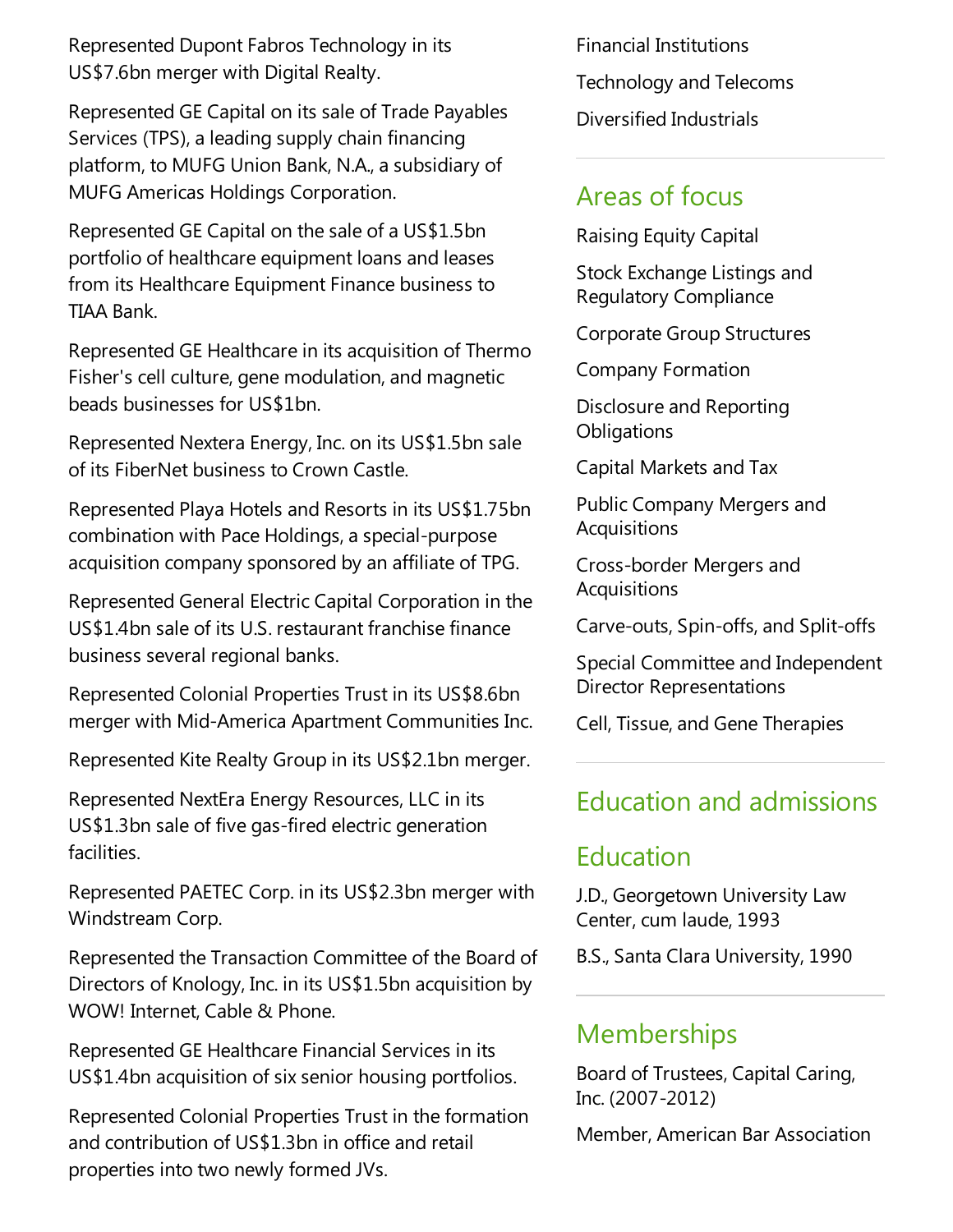Represented Colonial Properties Trust in its US\$1.8bn acquisition of CRT Properties, Inc. through aJV between Colonial and an investment fund.

Represented GE Healthcare in its acquisition of SeqWright, Inc., a provider of nucleic acid sequencing and other genomic services.

Represented Apple Hospitality REIT, Inc. in its listing on the NYSEand US\$200m tender offer.

Represented the special committee of Apple REIT Nine, Inc. in its acquisition of two non-listed REITs.

Represented NextEra Energy Resources, LLC in its US\$352m acquisition of three operating wind projects from Babcock and Brown.

Represented Orthofix International N.V. in connection with the sale of its vascular business to Covidien.

Represented the 3M Company in its US\$1.037bn acquisition of the Polypore separations media business.

## Awards and rankings

- M&A, Notable Practioner, IFLR1000, 2020
- **M&A/Corporate and Commercial: M&A: Large Deals** (\$1bn+), Legal 500 US, 2014, 2017, 2020
- $\blacksquare$  Outstanding Healthcare Transaction Lawyer, Nightingale's Healthcare News, 2007
- Real Estate: Real Estate Investment Trusts (REITs), Legal <sup>500</sup> US, 2015-2017

## Latest thinking and events

#### **News**

- $\blacksquare$  SEC rule amendments to require electronic submission of Form 144 filings and "glossy" annual reports
- **News** 
	- $\blacksquare$  SEC proposes expansive climate-related disclosure rules
- **News** 
	- SEC proposes significant new cybersecurity disclosure requirements

Member, American Health Lawyers Association

Program Chair, D.C. Bar Continuing Legal Education Committee(2002- 2008)

## Bar admissions and qualifications

District of Columbia

# Court admissions

U.S. Court of Appeals, Fourth Circuit